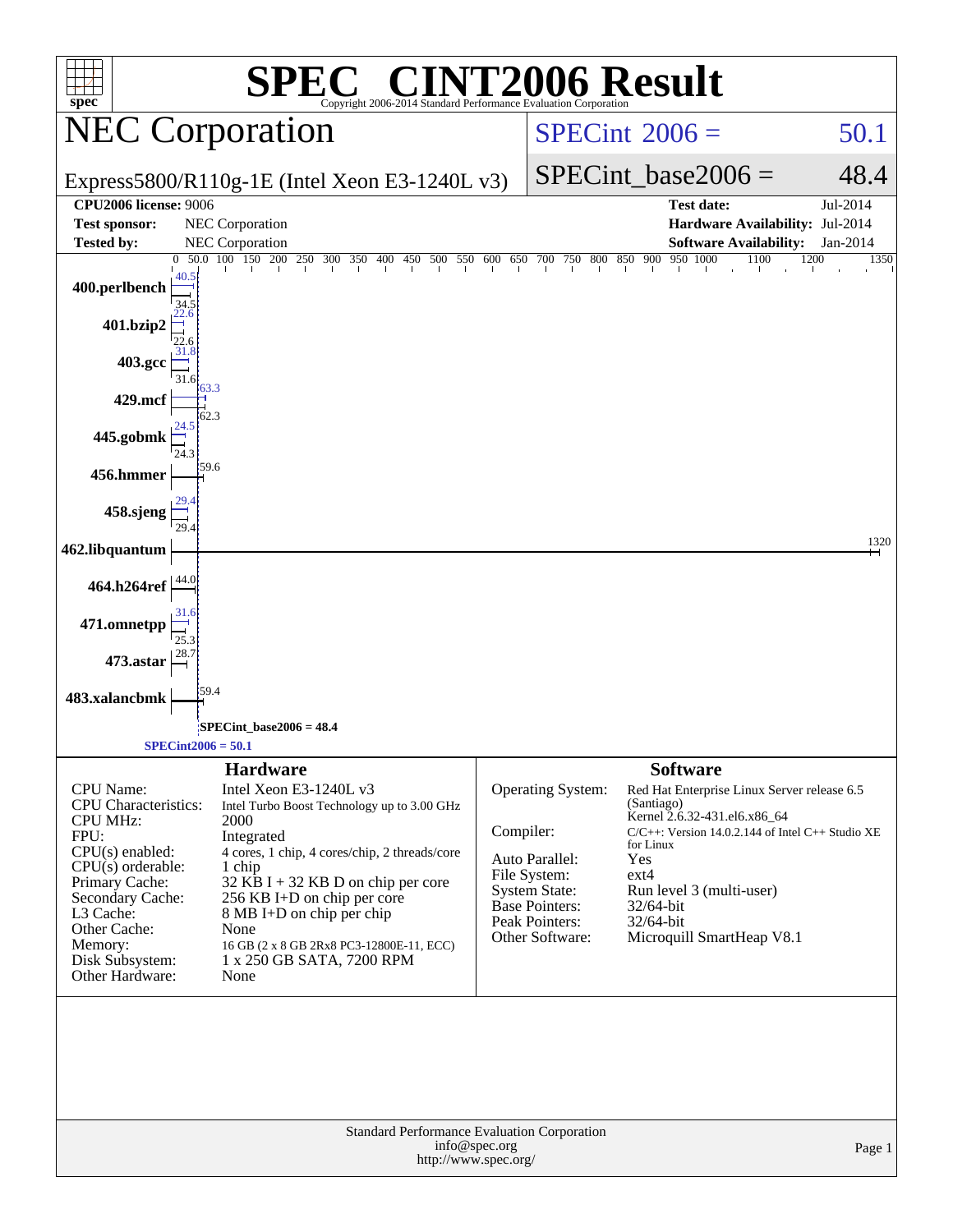

# NEC Corporation

# $SPECint2006 = 50.1$  $SPECint2006 = 50.1$

Express5800/R110g-1E (Intel Xeon E3-1240L v3)

SPECint base2006 =  $48.4$ 

**[CPU2006 license:](http://www.spec.org/auto/cpu2006/Docs/result-fields.html#CPU2006license)** 9006 **[Test date:](http://www.spec.org/auto/cpu2006/Docs/result-fields.html#Testdate)** Jul-2014

**[Test sponsor:](http://www.spec.org/auto/cpu2006/Docs/result-fields.html#Testsponsor)** NEC Corporation **[Hardware Availability:](http://www.spec.org/auto/cpu2006/Docs/result-fields.html#HardwareAvailability)** Jul-2014 **[Tested by:](http://www.spec.org/auto/cpu2006/Docs/result-fields.html#Testedby)** NEC Corporation **[Software Availability:](http://www.spec.org/auto/cpu2006/Docs/result-fields.html#SoftwareAvailability)** Jan-2014

#### **[Results Table](http://www.spec.org/auto/cpu2006/Docs/result-fields.html#ResultsTable)**

| <b>Base</b>    |       |                |       |                | <b>Peak</b> |                |              |                |              |                |              |
|----------------|-------|----------------|-------|----------------|-------------|----------------|--------------|----------------|--------------|----------------|--------------|
| <b>Seconds</b> | Ratio | <b>Seconds</b> | Ratio | <b>Seconds</b> | Ratio       | <b>Seconds</b> | <b>Ratio</b> | <b>Seconds</b> | <b>Ratio</b> | <b>Seconds</b> | <b>Ratio</b> |
| 283            | 34.5  | 283            | 34.5  | 284            | 34.4        | 241            | 40.5         | 241            | 40.5         | 241            | 40.6         |
| 428            | 22.6  | 428            | 22.6  | 428            | 22.6        | 427            | 22.6         | 427            | 22.6         | 427            | 22.6         |
| 254            | 31.7  | 255            | 31.6  | 256            | 31.4        | 253            | 31.8         | 252            | 31.9         | 253            | 31.8         |
| 146            | 62.3  | 146            | 62.3  | 146            | 62.5        | 143            | 63.8         | 146            | 62.4         | 144            | 63.3         |
| 430            | 24.4  | 431            | 24.3  | 431            | 24.3        | 428            | 24.5         | 428            | 24.5         | 427            | 24.6         |
| 157            | 59.6  | 156            | 59.6  | 157            | 59.4        | 157            | 59.6         | 156            | 59.6         | 157            | 59.4         |
| 412            | 29.4  | 412            | 29.4  | 412            | 29.4        | 411            | 29.5         | 411            | 29.4         | 411            | 29.4         |
| 15.6           | 1320  | 15.6           | 1320  | 15.8           | 1310        | 15.6           | 1320         | 15.6           | 1320         | 15.8           | 1310         |
| 503            | 44.0  | 501            | 44.2  | 505            | 43.8        | 503            | 44.0         | 501            | 44.2         | 505            | 43.8         |
| 248            | 25.2  | 246            | 25.4  | 247            | 25.3        | 197            | 31.7         | 198            | 31.6         | 199            | 31.5         |
| 247            | 28.5  | 245            | 28.7  | 245            | 28.7        | 247            | 28.5         | 245            | 28.7         | 245            | 28.7         |
| 116            | 59.4  | 116            | 59.4  | 117            | 59.1        | 116            | 59.4         | 116            | <u>59.4</u>  | 117            | 59.1         |
|                |       | 2.111          |       |                |             |                |              |                |              |                |              |

Results appear in the [order in which they were run.](http://www.spec.org/auto/cpu2006/Docs/result-fields.html#RunOrder) Bold underlined text [indicates a median measurement.](http://www.spec.org/auto/cpu2006/Docs/result-fields.html#Median)

### **[Operating System Notes](http://www.spec.org/auto/cpu2006/Docs/result-fields.html#OperatingSystemNotes)**

Stack size set to unlimited using "ulimit -s unlimited"

#### **[Platform Notes](http://www.spec.org/auto/cpu2006/Docs/result-fields.html#PlatformNotes)**

 BIOS Settings: Energy Performance: Performance

#### **[General Notes](http://www.spec.org/auto/cpu2006/Docs/result-fields.html#GeneralNotes)**

Environment variables set by runspec before the start of the run:  $KMP_A$ FFINITY = "granularity=fine, compact, 1, 0" LD\_LIBRARY\_PATH = "/home/cpu2006/libs/32:/home/cpu2006/libs/64:/home/cpu2006/sh"  $OMP_NUM_THREADS = "4"$ 

 Transparent Huge Pages enabled with: echo always > /sys/kernel/mm/redhat\_transparent\_hugepage/enabled

# **[Base Compiler Invocation](http://www.spec.org/auto/cpu2006/Docs/result-fields.html#BaseCompilerInvocation)**

[C benchmarks](http://www.spec.org/auto/cpu2006/Docs/result-fields.html#Cbenchmarks): [icc -m64](http://www.spec.org/cpu2006/results/res2014q3/cpu2006-20140805-30764.flags.html#user_CCbase_intel_icc_64bit_f346026e86af2a669e726fe758c88044)

[C++ benchmarks:](http://www.spec.org/auto/cpu2006/Docs/result-fields.html#CXXbenchmarks) [icpc -m64](http://www.spec.org/cpu2006/results/res2014q3/cpu2006-20140805-30764.flags.html#user_CXXbase_intel_icpc_64bit_fc66a5337ce925472a5c54ad6a0de310)

> Standard Performance Evaluation Corporation [info@spec.org](mailto:info@spec.org) <http://www.spec.org/>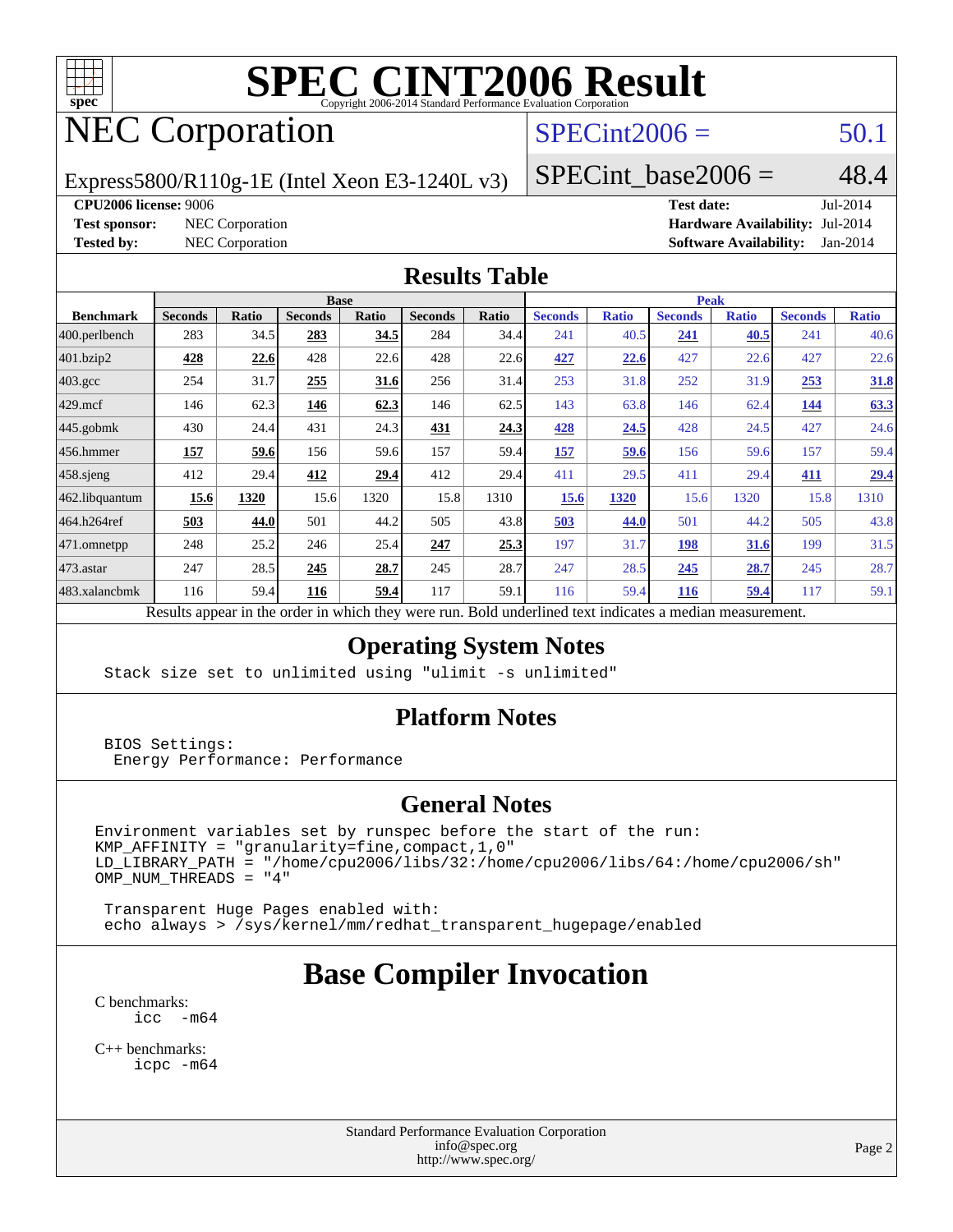

NEC Corporation

 $SPECint2006 = 50.1$  $SPECint2006 = 50.1$ 

Express5800/R110g-1E (Intel Xeon E3-1240L v3)

SPECint base2006 =  $48.4$ 

**[CPU2006 license:](http://www.spec.org/auto/cpu2006/Docs/result-fields.html#CPU2006license)** 9006 **[Test date:](http://www.spec.org/auto/cpu2006/Docs/result-fields.html#Testdate)** Jul-2014 **[Test sponsor:](http://www.spec.org/auto/cpu2006/Docs/result-fields.html#Testsponsor)** NEC Corporation **[Hardware Availability:](http://www.spec.org/auto/cpu2006/Docs/result-fields.html#HardwareAvailability)** Jul-2014 **[Tested by:](http://www.spec.org/auto/cpu2006/Docs/result-fields.html#Testedby)** NEC Corporation **[Software Availability:](http://www.spec.org/auto/cpu2006/Docs/result-fields.html#SoftwareAvailability)** Jan-2014

### **[Base Portability Flags](http://www.spec.org/auto/cpu2006/Docs/result-fields.html#BasePortabilityFlags)**

 400.perlbench: [-DSPEC\\_CPU\\_LP64](http://www.spec.org/cpu2006/results/res2014q3/cpu2006-20140805-30764.flags.html#b400.perlbench_basePORTABILITY_DSPEC_CPU_LP64) [-DSPEC\\_CPU\\_LINUX\\_X64](http://www.spec.org/cpu2006/results/res2014q3/cpu2006-20140805-30764.flags.html#b400.perlbench_baseCPORTABILITY_DSPEC_CPU_LINUX_X64) 401.bzip2: [-DSPEC\\_CPU\\_LP64](http://www.spec.org/cpu2006/results/res2014q3/cpu2006-20140805-30764.flags.html#suite_basePORTABILITY401_bzip2_DSPEC_CPU_LP64) 403.gcc: [-DSPEC\\_CPU\\_LP64](http://www.spec.org/cpu2006/results/res2014q3/cpu2006-20140805-30764.flags.html#suite_basePORTABILITY403_gcc_DSPEC_CPU_LP64) 429.mcf: [-DSPEC\\_CPU\\_LP64](http://www.spec.org/cpu2006/results/res2014q3/cpu2006-20140805-30764.flags.html#suite_basePORTABILITY429_mcf_DSPEC_CPU_LP64) 445.gobmk: [-DSPEC\\_CPU\\_LP64](http://www.spec.org/cpu2006/results/res2014q3/cpu2006-20140805-30764.flags.html#suite_basePORTABILITY445_gobmk_DSPEC_CPU_LP64) 456.hmmer: [-DSPEC\\_CPU\\_LP64](http://www.spec.org/cpu2006/results/res2014q3/cpu2006-20140805-30764.flags.html#suite_basePORTABILITY456_hmmer_DSPEC_CPU_LP64) 458.sjeng: [-DSPEC\\_CPU\\_LP64](http://www.spec.org/cpu2006/results/res2014q3/cpu2006-20140805-30764.flags.html#suite_basePORTABILITY458_sjeng_DSPEC_CPU_LP64) 462.libquantum: [-DSPEC\\_CPU\\_LP64](http://www.spec.org/cpu2006/results/res2014q3/cpu2006-20140805-30764.flags.html#suite_basePORTABILITY462_libquantum_DSPEC_CPU_LP64) [-DSPEC\\_CPU\\_LINUX](http://www.spec.org/cpu2006/results/res2014q3/cpu2006-20140805-30764.flags.html#b462.libquantum_baseCPORTABILITY_DSPEC_CPU_LINUX) 464.h264ref: [-DSPEC\\_CPU\\_LP64](http://www.spec.org/cpu2006/results/res2014q3/cpu2006-20140805-30764.flags.html#suite_basePORTABILITY464_h264ref_DSPEC_CPU_LP64) 471.omnetpp: [-DSPEC\\_CPU\\_LP64](http://www.spec.org/cpu2006/results/res2014q3/cpu2006-20140805-30764.flags.html#suite_basePORTABILITY471_omnetpp_DSPEC_CPU_LP64) 473.astar: [-DSPEC\\_CPU\\_LP64](http://www.spec.org/cpu2006/results/res2014q3/cpu2006-20140805-30764.flags.html#suite_basePORTABILITY473_astar_DSPEC_CPU_LP64) 483.xalancbmk: [-DSPEC\\_CPU\\_LP64](http://www.spec.org/cpu2006/results/res2014q3/cpu2006-20140805-30764.flags.html#suite_basePORTABILITY483_xalancbmk_DSPEC_CPU_LP64) [-DSPEC\\_CPU\\_LINUX](http://www.spec.org/cpu2006/results/res2014q3/cpu2006-20140805-30764.flags.html#b483.xalancbmk_baseCXXPORTABILITY_DSPEC_CPU_LINUX)

### **[Base Optimization Flags](http://www.spec.org/auto/cpu2006/Docs/result-fields.html#BaseOptimizationFlags)**

[C benchmarks](http://www.spec.org/auto/cpu2006/Docs/result-fields.html#Cbenchmarks):

[-xCORE-AVX2](http://www.spec.org/cpu2006/results/res2014q3/cpu2006-20140805-30764.flags.html#user_CCbase_f-xAVX2_5f5fc0cbe2c9f62c816d3e45806c70d7) [-ipo](http://www.spec.org/cpu2006/results/res2014q3/cpu2006-20140805-30764.flags.html#user_CCbase_f-ipo) [-O3](http://www.spec.org/cpu2006/results/res2014q3/cpu2006-20140805-30764.flags.html#user_CCbase_f-O3) [-no-prec-div](http://www.spec.org/cpu2006/results/res2014q3/cpu2006-20140805-30764.flags.html#user_CCbase_f-no-prec-div) [-parallel](http://www.spec.org/cpu2006/results/res2014q3/cpu2006-20140805-30764.flags.html#user_CCbase_f-parallel) [-opt-prefetch](http://www.spec.org/cpu2006/results/res2014q3/cpu2006-20140805-30764.flags.html#user_CCbase_f-opt-prefetch) [-auto-p32](http://www.spec.org/cpu2006/results/res2014q3/cpu2006-20140805-30764.flags.html#user_CCbase_f-auto-p32)

[C++ benchmarks:](http://www.spec.org/auto/cpu2006/Docs/result-fields.html#CXXbenchmarks)

[-xCORE-AVX2](http://www.spec.org/cpu2006/results/res2014q3/cpu2006-20140805-30764.flags.html#user_CXXbase_f-xAVX2_5f5fc0cbe2c9f62c816d3e45806c70d7) [-ipo](http://www.spec.org/cpu2006/results/res2014q3/cpu2006-20140805-30764.flags.html#user_CXXbase_f-ipo) [-O3](http://www.spec.org/cpu2006/results/res2014q3/cpu2006-20140805-30764.flags.html#user_CXXbase_f-O3) [-no-prec-div](http://www.spec.org/cpu2006/results/res2014q3/cpu2006-20140805-30764.flags.html#user_CXXbase_f-no-prec-div) [-opt-prefetch](http://www.spec.org/cpu2006/results/res2014q3/cpu2006-20140805-30764.flags.html#user_CXXbase_f-opt-prefetch) [-auto-p32](http://www.spec.org/cpu2006/results/res2014q3/cpu2006-20140805-30764.flags.html#user_CXXbase_f-auto-p32) [-Wl,-z,muldefs](http://www.spec.org/cpu2006/results/res2014q3/cpu2006-20140805-30764.flags.html#user_CXXbase_link_force_multiple1_74079c344b956b9658436fd1b6dd3a8a) [-L/sh -lsmartheap64](http://www.spec.org/cpu2006/results/res2014q3/cpu2006-20140805-30764.flags.html#user_CXXbase_SmartHeap64_ed4ef857ce90951921efb0d91eb88472)

### **[Base Other Flags](http://www.spec.org/auto/cpu2006/Docs/result-fields.html#BaseOtherFlags)**

[C benchmarks](http://www.spec.org/auto/cpu2006/Docs/result-fields.html#Cbenchmarks):

403.gcc: [-Dalloca=\\_alloca](http://www.spec.org/cpu2006/results/res2014q3/cpu2006-20140805-30764.flags.html#b403.gcc_baseEXTRA_CFLAGS_Dalloca_be3056838c12de2578596ca5467af7f3)

# **[Peak Compiler Invocation](http://www.spec.org/auto/cpu2006/Docs/result-fields.html#PeakCompilerInvocation)**

[C benchmarks \(except as noted below\)](http://www.spec.org/auto/cpu2006/Docs/result-fields.html#Cbenchmarksexceptasnotedbelow):

[icc -m64](http://www.spec.org/cpu2006/results/res2014q3/cpu2006-20140805-30764.flags.html#user_CCpeak_intel_icc_64bit_f346026e86af2a669e726fe758c88044)

400.perlbench: [icc -m32](http://www.spec.org/cpu2006/results/res2014q3/cpu2006-20140805-30764.flags.html#user_peakCCLD400_perlbench_intel_icc_a6a621f8d50482236b970c6ac5f55f93)

445.gobmk: [icc -m32](http://www.spec.org/cpu2006/results/res2014q3/cpu2006-20140805-30764.flags.html#user_peakCCLD445_gobmk_intel_icc_a6a621f8d50482236b970c6ac5f55f93)

[C++ benchmarks \(except as noted below\):](http://www.spec.org/auto/cpu2006/Docs/result-fields.html#CXXbenchmarksexceptasnotedbelow) [icpc -m64](http://www.spec.org/cpu2006/results/res2014q3/cpu2006-20140805-30764.flags.html#user_CXXpeak_intel_icpc_64bit_fc66a5337ce925472a5c54ad6a0de310)

471.omnetpp: [icpc -m32](http://www.spec.org/cpu2006/results/res2014q3/cpu2006-20140805-30764.flags.html#user_peakCXXLD471_omnetpp_intel_icpc_4e5a5ef1a53fd332b3c49e69c3330699)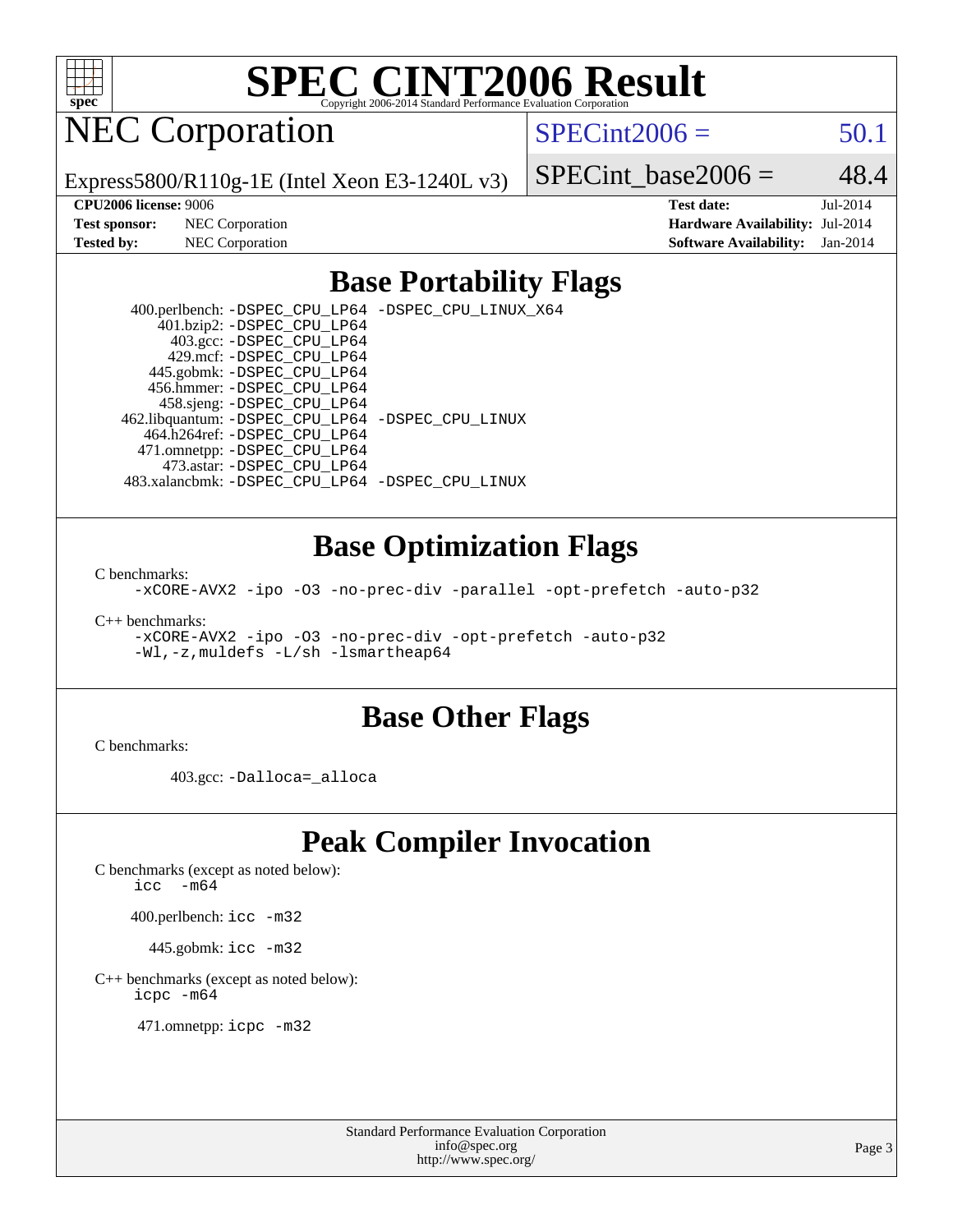

NEC Corporation

 $SPECint2006 = 50.1$  $SPECint2006 = 50.1$ 

Express5800/R110g-1E (Intel Xeon E3-1240L v3)

SPECint base2006 =  $48.4$ 

**[CPU2006 license:](http://www.spec.org/auto/cpu2006/Docs/result-fields.html#CPU2006license)** 9006 **[Test date:](http://www.spec.org/auto/cpu2006/Docs/result-fields.html#Testdate)** Jul-2014 **[Test sponsor:](http://www.spec.org/auto/cpu2006/Docs/result-fields.html#Testsponsor)** NEC Corporation **[Hardware Availability:](http://www.spec.org/auto/cpu2006/Docs/result-fields.html#HardwareAvailability)** Jul-2014 **[Tested by:](http://www.spec.org/auto/cpu2006/Docs/result-fields.html#Testedby)** NEC Corporation **[Software Availability:](http://www.spec.org/auto/cpu2006/Docs/result-fields.html#SoftwareAvailability)** Jan-2014

## **[Peak Portability Flags](http://www.spec.org/auto/cpu2006/Docs/result-fields.html#PeakPortabilityFlags)**

 400.perlbench: [-DSPEC\\_CPU\\_LINUX\\_IA32](http://www.spec.org/cpu2006/results/res2014q3/cpu2006-20140805-30764.flags.html#b400.perlbench_peakCPORTABILITY_DSPEC_CPU_LINUX_IA32) 401.bzip2: [-DSPEC\\_CPU\\_LP64](http://www.spec.org/cpu2006/results/res2014q3/cpu2006-20140805-30764.flags.html#suite_peakPORTABILITY401_bzip2_DSPEC_CPU_LP64) 403.gcc: [-DSPEC\\_CPU\\_LP64](http://www.spec.org/cpu2006/results/res2014q3/cpu2006-20140805-30764.flags.html#suite_peakPORTABILITY403_gcc_DSPEC_CPU_LP64) 429.mcf: [-DSPEC\\_CPU\\_LP64](http://www.spec.org/cpu2006/results/res2014q3/cpu2006-20140805-30764.flags.html#suite_peakPORTABILITY429_mcf_DSPEC_CPU_LP64) 456.hmmer: [-DSPEC\\_CPU\\_LP64](http://www.spec.org/cpu2006/results/res2014q3/cpu2006-20140805-30764.flags.html#suite_peakPORTABILITY456_hmmer_DSPEC_CPU_LP64) 458.sjeng: [-DSPEC\\_CPU\\_LP64](http://www.spec.org/cpu2006/results/res2014q3/cpu2006-20140805-30764.flags.html#suite_peakPORTABILITY458_sjeng_DSPEC_CPU_LP64) 462.libquantum: [-DSPEC\\_CPU\\_LP64](http://www.spec.org/cpu2006/results/res2014q3/cpu2006-20140805-30764.flags.html#suite_peakPORTABILITY462_libquantum_DSPEC_CPU_LP64) [-DSPEC\\_CPU\\_LINUX](http://www.spec.org/cpu2006/results/res2014q3/cpu2006-20140805-30764.flags.html#b462.libquantum_peakCPORTABILITY_DSPEC_CPU_LINUX) 464.h264ref: [-DSPEC\\_CPU\\_LP64](http://www.spec.org/cpu2006/results/res2014q3/cpu2006-20140805-30764.flags.html#suite_peakPORTABILITY464_h264ref_DSPEC_CPU_LP64) 473.astar: [-DSPEC\\_CPU\\_LP64](http://www.spec.org/cpu2006/results/res2014q3/cpu2006-20140805-30764.flags.html#suite_peakPORTABILITY473_astar_DSPEC_CPU_LP64) 483.xalancbmk: [-DSPEC\\_CPU\\_LP64](http://www.spec.org/cpu2006/results/res2014q3/cpu2006-20140805-30764.flags.html#suite_peakPORTABILITY483_xalancbmk_DSPEC_CPU_LP64) [-DSPEC\\_CPU\\_LINUX](http://www.spec.org/cpu2006/results/res2014q3/cpu2006-20140805-30764.flags.html#b483.xalancbmk_peakCXXPORTABILITY_DSPEC_CPU_LINUX)

# **[Peak Optimization Flags](http://www.spec.org/auto/cpu2006/Docs/result-fields.html#PeakOptimizationFlags)**

#### [C benchmarks](http://www.spec.org/auto/cpu2006/Docs/result-fields.html#Cbenchmarks):

Standard Performance Evaluation Corporation [info@spec.org](mailto:info@spec.org) 400.perlbench: [-xCORE-AVX2](http://www.spec.org/cpu2006/results/res2014q3/cpu2006-20140805-30764.flags.html#user_peakPASS2_CFLAGSPASS2_LDCFLAGS400_perlbench_f-xAVX2_5f5fc0cbe2c9f62c816d3e45806c70d7)(pass 2) [-prof-gen](http://www.spec.org/cpu2006/results/res2014q3/cpu2006-20140805-30764.flags.html#user_peakPASS1_CFLAGSPASS1_LDCFLAGS400_perlbench_prof_gen_e43856698f6ca7b7e442dfd80e94a8fc)(pass 1) [-ipo](http://www.spec.org/cpu2006/results/res2014q3/cpu2006-20140805-30764.flags.html#user_peakPASS2_CFLAGSPASS2_LDCFLAGS400_perlbench_f-ipo)(pass 2) [-O3](http://www.spec.org/cpu2006/results/res2014q3/cpu2006-20140805-30764.flags.html#user_peakPASS2_CFLAGSPASS2_LDCFLAGS400_perlbench_f-O3)(pass 2) [-no-prec-div](http://www.spec.org/cpu2006/results/res2014q3/cpu2006-20140805-30764.flags.html#user_peakPASS2_CFLAGSPASS2_LDCFLAGS400_perlbench_f-no-prec-div)(pass 2) [-prof-use](http://www.spec.org/cpu2006/results/res2014q3/cpu2006-20140805-30764.flags.html#user_peakPASS2_CFLAGSPASS2_LDCFLAGS400_perlbench_prof_use_bccf7792157ff70d64e32fe3e1250b55)(pass 2) [-opt-prefetch](http://www.spec.org/cpu2006/results/res2014q3/cpu2006-20140805-30764.flags.html#user_peakCOPTIMIZE400_perlbench_f-opt-prefetch) [-ansi-alias](http://www.spec.org/cpu2006/results/res2014q3/cpu2006-20140805-30764.flags.html#user_peakCOPTIMIZE400_perlbench_f-ansi-alias) 401.bzip2: [-xCORE-AVX2](http://www.spec.org/cpu2006/results/res2014q3/cpu2006-20140805-30764.flags.html#user_peakPASS2_CFLAGSPASS2_LDCFLAGS401_bzip2_f-xAVX2_5f5fc0cbe2c9f62c816d3e45806c70d7)(pass 2) [-prof-gen](http://www.spec.org/cpu2006/results/res2014q3/cpu2006-20140805-30764.flags.html#user_peakPASS1_CFLAGSPASS1_LDCFLAGS401_bzip2_prof_gen_e43856698f6ca7b7e442dfd80e94a8fc)(pass 1) [-ipo](http://www.spec.org/cpu2006/results/res2014q3/cpu2006-20140805-30764.flags.html#user_peakPASS2_CFLAGSPASS2_LDCFLAGS401_bzip2_f-ipo)(pass 2) [-O3](http://www.spec.org/cpu2006/results/res2014q3/cpu2006-20140805-30764.flags.html#user_peakPASS2_CFLAGSPASS2_LDCFLAGS401_bzip2_f-O3)(pass 2) [-no-prec-div](http://www.spec.org/cpu2006/results/res2014q3/cpu2006-20140805-30764.flags.html#user_peakCOPTIMIZEPASS2_CFLAGSPASS2_LDCFLAGS401_bzip2_f-no-prec-div) [-prof-use](http://www.spec.org/cpu2006/results/res2014q3/cpu2006-20140805-30764.flags.html#user_peakPASS2_CFLAGSPASS2_LDCFLAGS401_bzip2_prof_use_bccf7792157ff70d64e32fe3e1250b55)(pass 2) [-auto-ilp32](http://www.spec.org/cpu2006/results/res2014q3/cpu2006-20140805-30764.flags.html#user_peakCOPTIMIZE401_bzip2_f-auto-ilp32) [-opt-prefetch](http://www.spec.org/cpu2006/results/res2014q3/cpu2006-20140805-30764.flags.html#user_peakCOPTIMIZE401_bzip2_f-opt-prefetch) [-ansi-alias](http://www.spec.org/cpu2006/results/res2014q3/cpu2006-20140805-30764.flags.html#user_peakCOPTIMIZE401_bzip2_f-ansi-alias) 403.gcc: [-xCORE-AVX2](http://www.spec.org/cpu2006/results/res2014q3/cpu2006-20140805-30764.flags.html#user_peakCOPTIMIZE403_gcc_f-xAVX2_5f5fc0cbe2c9f62c816d3e45806c70d7) [-ipo](http://www.spec.org/cpu2006/results/res2014q3/cpu2006-20140805-30764.flags.html#user_peakCOPTIMIZE403_gcc_f-ipo) [-O3](http://www.spec.org/cpu2006/results/res2014q3/cpu2006-20140805-30764.flags.html#user_peakCOPTIMIZE403_gcc_f-O3) [-no-prec-div](http://www.spec.org/cpu2006/results/res2014q3/cpu2006-20140805-30764.flags.html#user_peakCOPTIMIZE403_gcc_f-no-prec-div) [-inline-calloc](http://www.spec.org/cpu2006/results/res2014q3/cpu2006-20140805-30764.flags.html#user_peakCOPTIMIZE403_gcc_f-inline-calloc) [-opt-malloc-options=3](http://www.spec.org/cpu2006/results/res2014q3/cpu2006-20140805-30764.flags.html#user_peakCOPTIMIZE403_gcc_f-opt-malloc-options_13ab9b803cf986b4ee62f0a5998c2238) [-auto-ilp32](http://www.spec.org/cpu2006/results/res2014q3/cpu2006-20140805-30764.flags.html#user_peakCOPTIMIZE403_gcc_f-auto-ilp32) 429.mcf: [-xCORE-AVX2](http://www.spec.org/cpu2006/results/res2014q3/cpu2006-20140805-30764.flags.html#user_peakCOPTIMIZE429_mcf_f-xAVX2_5f5fc0cbe2c9f62c816d3e45806c70d7) [-ipo](http://www.spec.org/cpu2006/results/res2014q3/cpu2006-20140805-30764.flags.html#user_peakCOPTIMIZE429_mcf_f-ipo) [-O3](http://www.spec.org/cpu2006/results/res2014q3/cpu2006-20140805-30764.flags.html#user_peakCOPTIMIZE429_mcf_f-O3) [-no-prec-div](http://www.spec.org/cpu2006/results/res2014q3/cpu2006-20140805-30764.flags.html#user_peakCOPTIMIZE429_mcf_f-no-prec-div) [-parallel](http://www.spec.org/cpu2006/results/res2014q3/cpu2006-20140805-30764.flags.html#user_peakCOPTIMIZE429_mcf_f-parallel) [-opt-prefetch](http://www.spec.org/cpu2006/results/res2014q3/cpu2006-20140805-30764.flags.html#user_peakCOPTIMIZE429_mcf_f-opt-prefetch) [-auto-p32](http://www.spec.org/cpu2006/results/res2014q3/cpu2006-20140805-30764.flags.html#user_peakCOPTIMIZE429_mcf_f-auto-p32) 445.gobmk: [-xCORE-AVX2](http://www.spec.org/cpu2006/results/res2014q3/cpu2006-20140805-30764.flags.html#user_peakPASS2_CFLAGSPASS2_LDCFLAGS445_gobmk_f-xAVX2_5f5fc0cbe2c9f62c816d3e45806c70d7)(pass 2) [-prof-gen](http://www.spec.org/cpu2006/results/res2014q3/cpu2006-20140805-30764.flags.html#user_peakPASS1_CFLAGSPASS1_LDCFLAGS445_gobmk_prof_gen_e43856698f6ca7b7e442dfd80e94a8fc)(pass 1) [-prof-use](http://www.spec.org/cpu2006/results/res2014q3/cpu2006-20140805-30764.flags.html#user_peakPASS2_CFLAGSPASS2_LDCFLAGS445_gobmk_prof_use_bccf7792157ff70d64e32fe3e1250b55)(pass 2) [-ansi-alias](http://www.spec.org/cpu2006/results/res2014q3/cpu2006-20140805-30764.flags.html#user_peakCOPTIMIZE445_gobmk_f-ansi-alias) 456.hmmer: basepeak = yes 458.sjeng: [-xCORE-AVX2](http://www.spec.org/cpu2006/results/res2014q3/cpu2006-20140805-30764.flags.html#user_peakPASS2_CFLAGSPASS2_LDCFLAGS458_sjeng_f-xAVX2_5f5fc0cbe2c9f62c816d3e45806c70d7)(pass 2) [-prof-gen](http://www.spec.org/cpu2006/results/res2014q3/cpu2006-20140805-30764.flags.html#user_peakPASS1_CFLAGSPASS1_LDCFLAGS458_sjeng_prof_gen_e43856698f6ca7b7e442dfd80e94a8fc)(pass 1) [-ipo](http://www.spec.org/cpu2006/results/res2014q3/cpu2006-20140805-30764.flags.html#user_peakPASS2_CFLAGSPASS2_LDCFLAGS458_sjeng_f-ipo)(pass 2) [-O3](http://www.spec.org/cpu2006/results/res2014q3/cpu2006-20140805-30764.flags.html#user_peakPASS2_CFLAGSPASS2_LDCFLAGS458_sjeng_f-O3)(pass 2) [-no-prec-div](http://www.spec.org/cpu2006/results/res2014q3/cpu2006-20140805-30764.flags.html#user_peakPASS2_CFLAGSPASS2_LDCFLAGS458_sjeng_f-no-prec-div)(pass 2) [-prof-use](http://www.spec.org/cpu2006/results/res2014q3/cpu2006-20140805-30764.flags.html#user_peakPASS2_CFLAGSPASS2_LDCFLAGS458_sjeng_prof_use_bccf7792157ff70d64e32fe3e1250b55)(pass 2) [-unroll4](http://www.spec.org/cpu2006/results/res2014q3/cpu2006-20140805-30764.flags.html#user_peakCOPTIMIZE458_sjeng_f-unroll_4e5e4ed65b7fd20bdcd365bec371b81f) 462.libquantum: basepeak = yes  $464.h264$ ref: basepeak = yes [C++ benchmarks:](http://www.spec.org/auto/cpu2006/Docs/result-fields.html#CXXbenchmarks) 471.omnetpp: [-xCORE-AVX2](http://www.spec.org/cpu2006/results/res2014q3/cpu2006-20140805-30764.flags.html#user_peakPASS2_CXXFLAGSPASS2_LDCXXFLAGS471_omnetpp_f-xAVX2_5f5fc0cbe2c9f62c816d3e45806c70d7)(pass 2) [-prof-gen](http://www.spec.org/cpu2006/results/res2014q3/cpu2006-20140805-30764.flags.html#user_peakPASS1_CXXFLAGSPASS1_LDCXXFLAGS471_omnetpp_prof_gen_e43856698f6ca7b7e442dfd80e94a8fc)(pass 1) [-ipo](http://www.spec.org/cpu2006/results/res2014q3/cpu2006-20140805-30764.flags.html#user_peakPASS2_CXXFLAGSPASS2_LDCXXFLAGS471_omnetpp_f-ipo)(pass 2) [-O3](http://www.spec.org/cpu2006/results/res2014q3/cpu2006-20140805-30764.flags.html#user_peakPASS2_CXXFLAGSPASS2_LDCXXFLAGS471_omnetpp_f-O3)(pass 2) [-no-prec-div](http://www.spec.org/cpu2006/results/res2014q3/cpu2006-20140805-30764.flags.html#user_peakPASS2_CXXFLAGSPASS2_LDCXXFLAGS471_omnetpp_f-no-prec-div)(pass 2) [-prof-use](http://www.spec.org/cpu2006/results/res2014q3/cpu2006-20140805-30764.flags.html#user_peakPASS2_CXXFLAGSPASS2_LDCXXFLAGS471_omnetpp_prof_use_bccf7792157ff70d64e32fe3e1250b55)(pass 2) [-opt-ra-region-strategy=block](http://www.spec.org/cpu2006/results/res2014q3/cpu2006-20140805-30764.flags.html#user_peakCXXOPTIMIZE471_omnetpp_f-opt-ra-region-strategy_5382940c29ea30302d682fc74bfe0147) [-ansi-alias](http://www.spec.org/cpu2006/results/res2014q3/cpu2006-20140805-30764.flags.html#user_peakCXXOPTIMIZE471_omnetpp_f-ansi-alias) [-Wl,-z,muldefs](http://www.spec.org/cpu2006/results/res2014q3/cpu2006-20140805-30764.flags.html#user_peakEXTRA_LDFLAGS471_omnetpp_link_force_multiple1_74079c344b956b9658436fd1b6dd3a8a) [-L/sh -lsmartheap](http://www.spec.org/cpu2006/results/res2014q3/cpu2006-20140805-30764.flags.html#user_peakEXTRA_LIBS471_omnetpp_SmartHeap_32f6c82aa1ed9c52345d30cf6e4a0499) Continued on next page

<http://www.spec.org/>